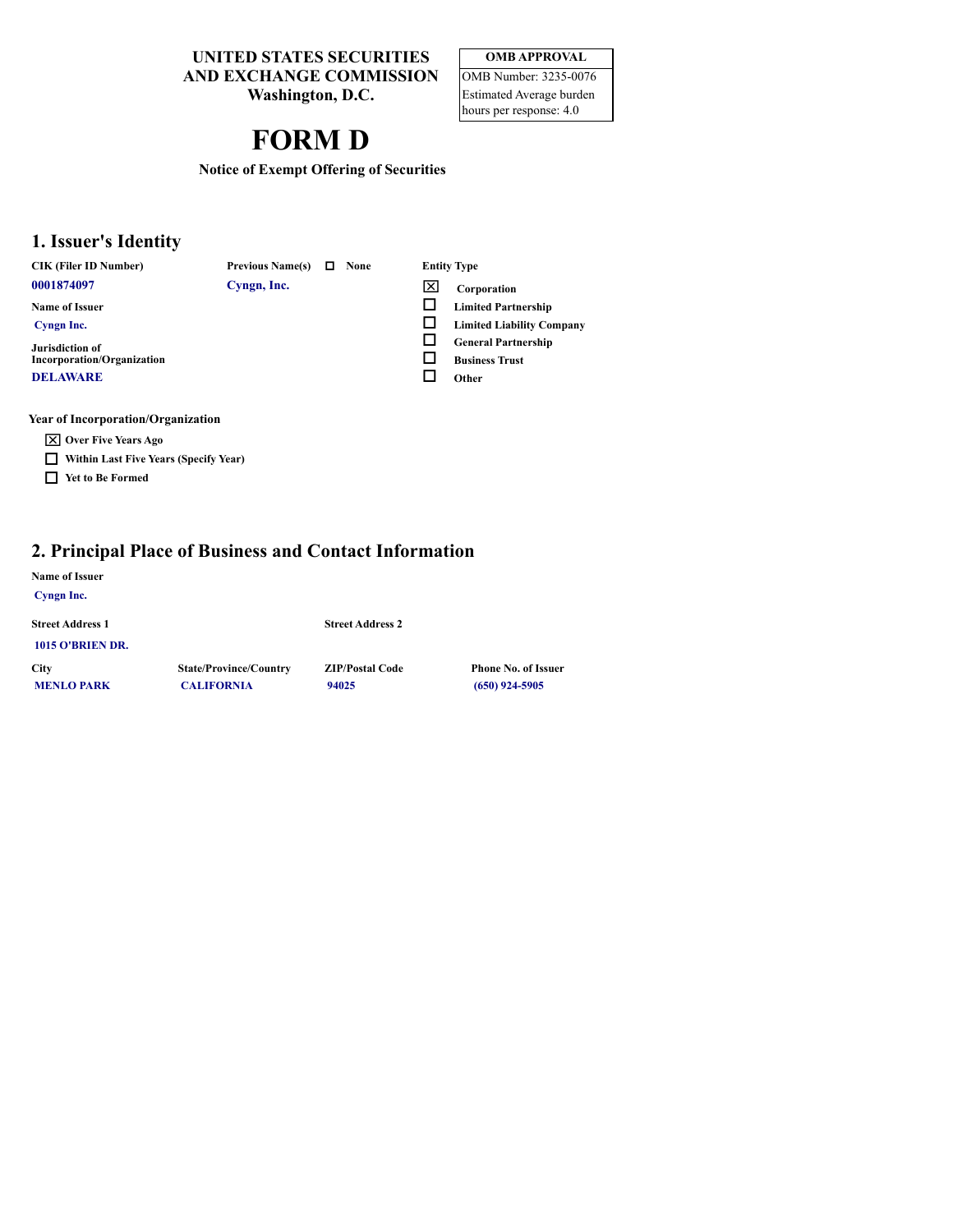### **3. Related Persons**

| <b>Last Name</b>                                                                  |     |                          | <b>First Name</b>             |   |                         | <b>Middle Name</b>     |          |
|-----------------------------------------------------------------------------------|-----|--------------------------|-------------------------------|---|-------------------------|------------------------|----------|
| <b>Tal</b>                                                                        |     |                          | Lior                          |   |                         |                        |          |
| <b>Street Address 1</b><br>1015 O'Brien Dr.                                       |     |                          |                               |   | <b>Street Address 2</b> |                        |          |
| <b>City</b>                                                                       |     |                          | <b>State/Province/Country</b> |   |                         | <b>ZIP/Postal Code</b> |          |
| <b>Menlo Park</b>                                                                 |     |                          | <b>CALIFORNIA</b>             |   |                         | 94025                  |          |
| <b>Relationship:</b>                                                              | Ι×Ι | <b>Executive Officer</b> |                               |   | $ \mathsf{X} $ Director | H                      | Promoter |
| <b>Clarification of Response (if Necessary)</b>                                   |     |                          |                               |   |                         |                        |          |
| <b>Chief Executive Officer and Director</b>                                       |     |                          |                               |   |                         |                        |          |
| <b>Last Name</b>                                                                  |     |                          | <b>First Name</b>             |   |                         | <b>Middle Name</b>     |          |
| <b>Alvarez</b>                                                                    |     |                          | <b>Donald</b>                 |   |                         |                        |          |
| <b>Street Address 1</b>                                                           |     |                          |                               |   | <b>Street Address 2</b> |                        |          |
| 1015 O'Brien Dr.                                                                  |     |                          |                               |   |                         |                        |          |
| City                                                                              |     |                          | <b>State/Province/Country</b> |   |                         | <b>ZIP/Postal Code</b> |          |
| <b>Menlo Park</b>                                                                 |     |                          | <b>CALIFORNIA</b>             |   |                         | 94025                  |          |
| <b>Relationship:</b>                                                              | ⊠   | <b>Executive Officer</b> |                               | □ | <b>Director</b>         | IJ                     | Promoter |
| <b>Clarification of Response (if Necessary)</b><br><b>Chief Financial Officer</b> |     |                          |                               |   |                         |                        |          |
| <b>Last Name</b>                                                                  |     |                          | <b>First Name</b>             |   |                         | <b>Middle Name</b>     |          |
| Lasky                                                                             |     |                          | <b>Mitch</b>                  |   |                         |                        |          |
| <b>Street Address 1</b>                                                           |     |                          |                               |   | <b>Street Address 2</b> |                        |          |
| 1015 O'Brien Dr.                                                                  |     |                          |                               |   |                         |                        |          |
| <b>City</b>                                                                       |     |                          | <b>State/Province/Country</b> |   |                         | <b>ZIP/Postal Code</b> |          |
| <b>Menlo Park</b>                                                                 |     |                          | <b>CALIFORNIA</b>             |   |                         | 94025                  |          |
| <b>Relationship:</b>                                                              | □   | <b>Executive Officer</b> |                               | ⊠ | <b>Director</b>         | П                      | Promoter |
| <b>Clarification of Response (if Necessary)</b>                                   |     |                          |                               |   |                         |                        |          |
| <b>Last Name</b>                                                                  |     |                          | <b>First Name</b>             |   |                         | <b>Middle Name</b>     |          |
| <b>Macleod</b>                                                                    |     |                          | <b>Karen</b>                  |   |                         |                        |          |
| <b>Street Address 1</b>                                                           |     |                          |                               |   | <b>Street Address 2</b> |                        |          |
| 1015 O'Brien Dr.                                                                  |     |                          |                               |   |                         |                        |          |
| City                                                                              |     |                          | <b>State/Province/Country</b> |   |                         | <b>ZIP/Postal Code</b> |          |
| <b>Menlo Park</b>                                                                 |     |                          | <b>CALIFORNIA</b>             |   |                         | 94025                  |          |
| <b>Relationship:</b>                                                              | □   | <b>Executive Officer</b> |                               | ⊠ | <b>Director</b>         | Ш                      | Promoter |
| <b>Clarification of Response (if Necessary)</b>                                   |     |                          |                               |   |                         |                        |          |
|                                                                                   |     |                          |                               |   |                         |                        |          |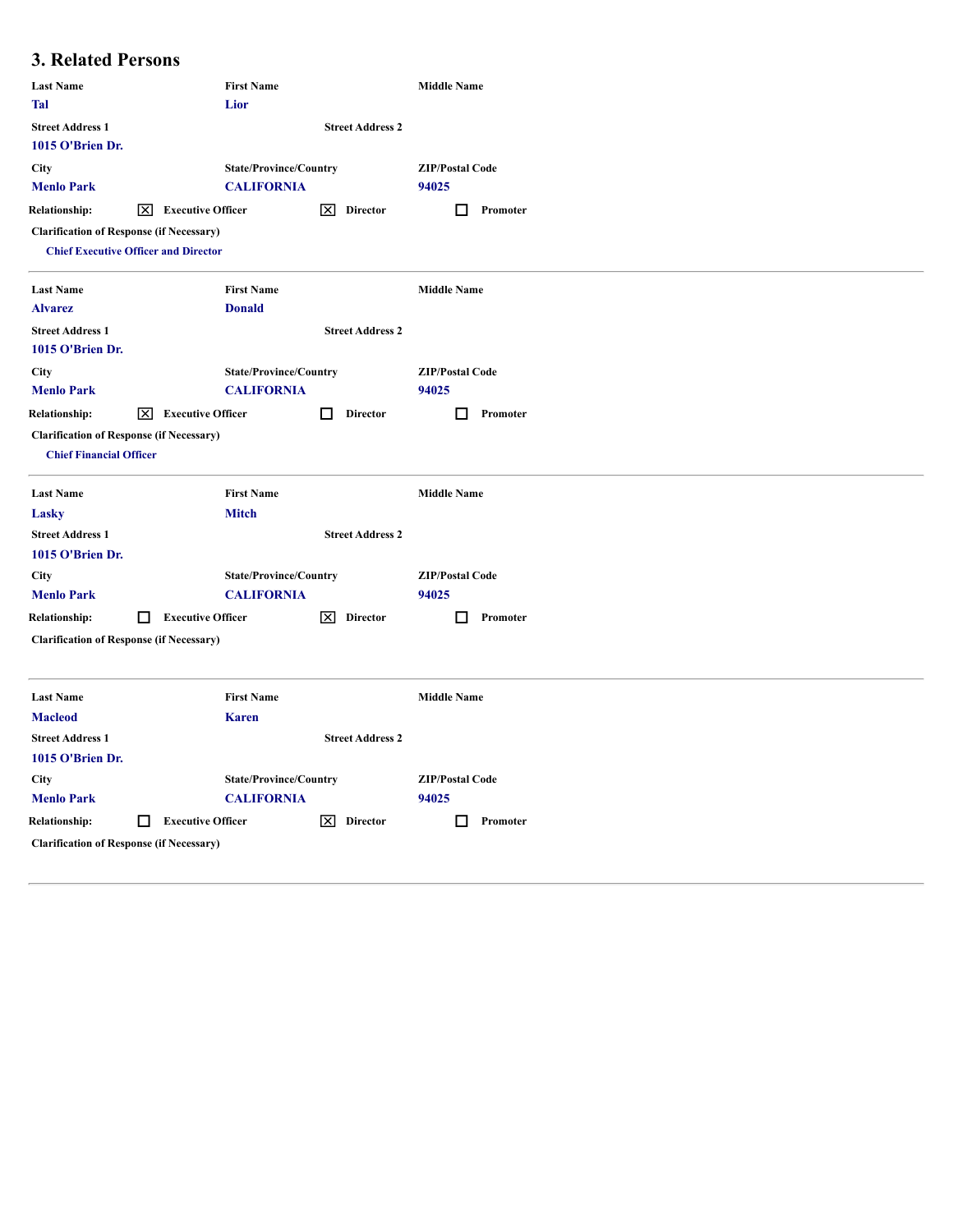| <b>Last Name</b><br>Cunningham                  |        | <b>First Name</b><br><b>Colleen</b>                |                          | <b>Middle Name</b>              |
|-------------------------------------------------|--------|----------------------------------------------------|--------------------------|---------------------------------|
| <b>Street Address 1</b><br>1015 O'Brien Dr.     |        |                                                    | <b>Street Address 2</b>  |                                 |
| <b>City</b><br><b>Menlo Park</b>                |        | <b>State/Province/Country</b><br><b>CALIFORNIA</b> |                          | <b>ZIP/Postal Code</b><br>94025 |
| <b>Relationship:</b>                            | $\Box$ | <b>Executive Officer</b>                           | ⊠<br>Director            | Promoter                        |
| <b>Clarification of Response (if Necessary)</b> |        |                                                    |                          |                                 |
|                                                 |        |                                                    |                          |                                 |
| <b>Last Name</b>                                |        | <b>First Name</b>                                  |                          | <b>Middle Name</b>              |
| <b>McDonnell</b>                                |        | <b>James</b>                                       |                          |                                 |
| <b>Street Address 1</b>                         |        |                                                    | <b>Street Address 2</b>  |                                 |
| 1015 O'Brien Dr.                                |        |                                                    |                          |                                 |
| <b>City</b>                                     |        | <b>State/Province/Country</b>                      |                          | <b>ZIP/Postal Code</b>          |
| <b>Menlo Park</b>                               |        | <b>CALIFORNIA</b>                                  |                          | 94025                           |
| <b>Relationship:</b>                            | $\Box$ | <b>Executive Officer</b>                           | $\mathsf{X}$<br>Director | Promoter                        |
| <b>Clarification of Response (if Necessary)</b> |        |                                                    |                          |                                 |
|                                                 |        |                                                    |                          |                                 |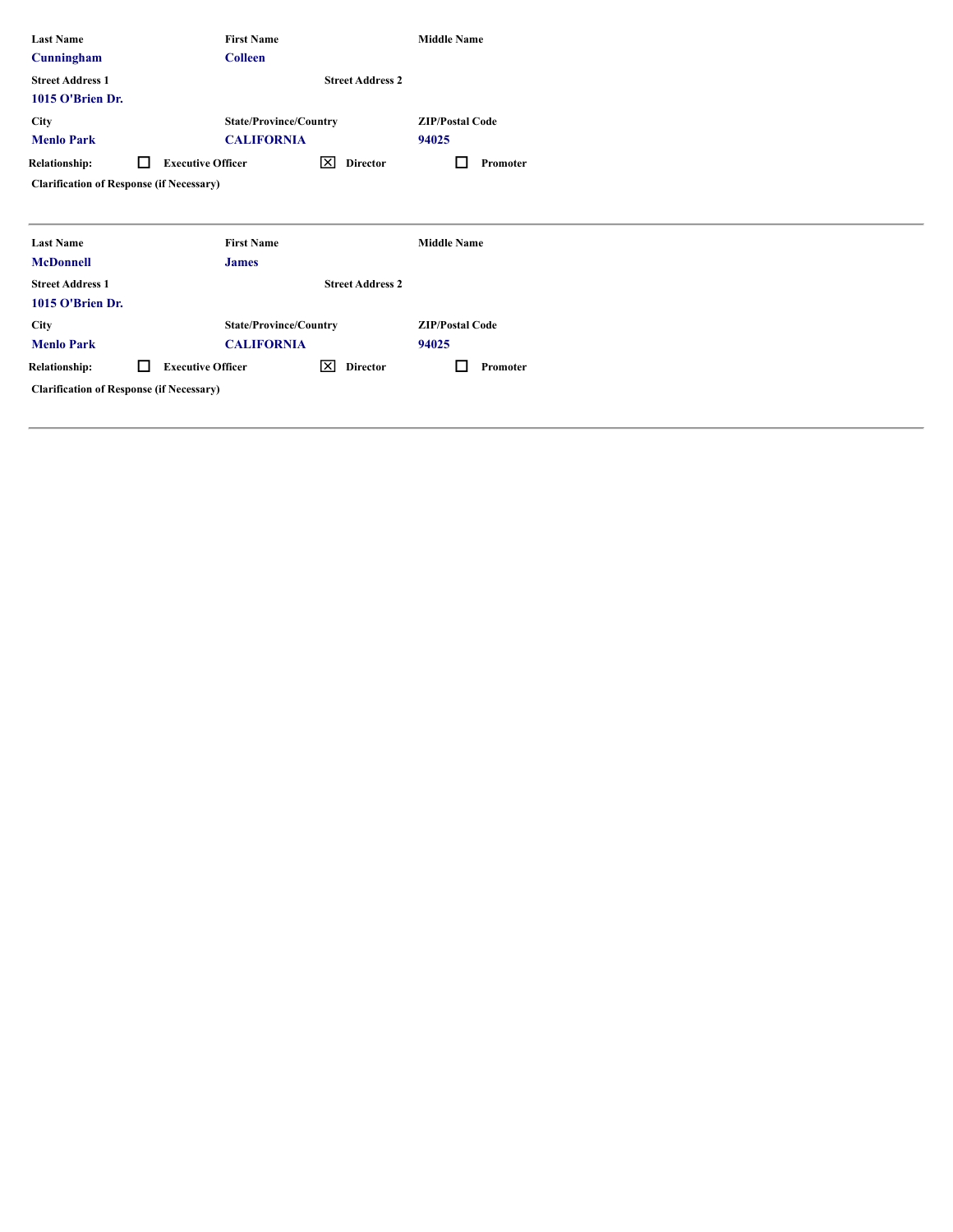#### **4. Industry Group**

- □ Agriculture **Bealth Care D** Retailing **Banking & Financial Services D Biotechnology D Restaurants** o **Commercial Banking** o **Health Insurance Technology** o **Insurance** o **Hospitals & Physicians** o **Computers** o **Investing** o **Pharmaceuticals** o **Telecommunications** □ Investment Banking □ Other Health Care **X** Other Technology o **Pooled Investment Fund Travel** o **Other Banking & Financial Services** o **Manufacturing** o **Airlines & Airports Real Estate Conventions**  $\Box$  Commercial  $\Box$  Tourism & Travel Services<br>  $\Box$  Construction  $\Box$  Other Travel  $\Box$  Other Travel o **REITS & Finance** o **Other** o **Residential**  $\Box$  Other Real Estate o **Business Services**
- **Energy**  $\Box$  Coal Mining
	- $\Box$  **Electric** Utilities
	- **Energy Conservation**
	- o **Environmental Services**
	- o **Oil & Gas**
	- $\Box$  Other Energy

#### **5. Issuer Size**

- 
- **1 c s1 -** \$1,000,000 **d s1 -** \$1,000,000
- **1 51,000,001 -** \$5,000,000 **6 55,000,001 525,000,000**
- **0 55,000,001 - \$25,000,000 0 1 525,000,000 1 550,000,000**
- **c 525,000,001 -** \$100,000,000 **c 550,000,001 - \$100,000,000**
- $\Box$  Over \$100,000,000  $\Box$  Over \$100,000,000
- $\boxed{\times}$  **Decline to Disclose o Disclose o Disclose**
- **O** Not Applicable **D** Not Applicable

**Revenue Range Aggregate Net Asset Value Range**

- o **No Revenues** o **No Aggregate Net Asset Value**
	-
	-
	-
	-

- 
-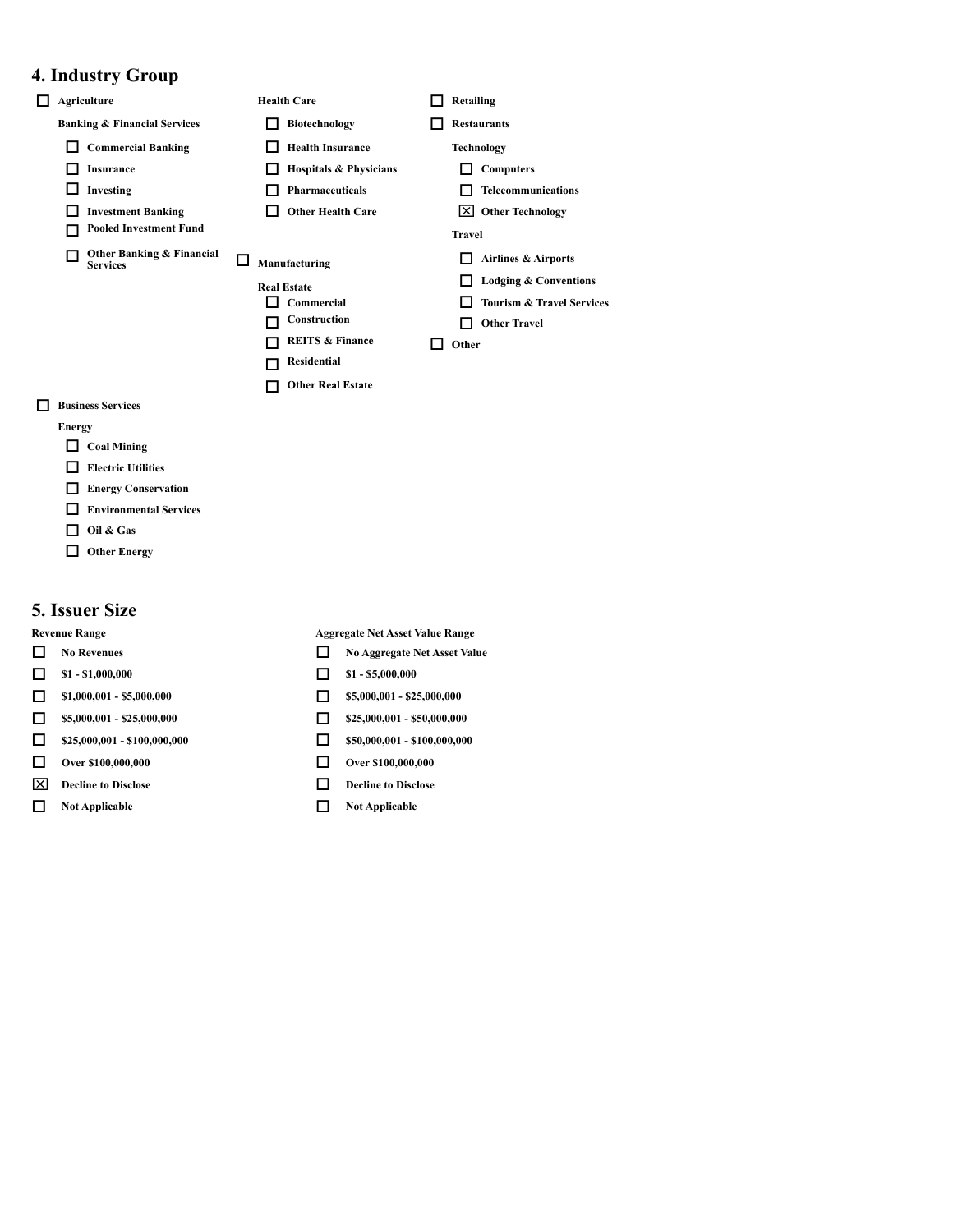# **6. Federal Exemption(s) and Exclusion(s) Claimed (select all that apply)**

|    | Rule 504(b)(1) (not (i), (ii) or (iii))                                                               | ΙI                            | <b>Rule 505</b>    |                                                                             |
|----|-------------------------------------------------------------------------------------------------------|-------------------------------|--------------------|-----------------------------------------------------------------------------|
| ΙI | Rule $504$ (b)(1)(i)                                                                                  | ×                             | <b>Rule 506(b)</b> |                                                                             |
|    | Rule 504 (b) $(1)(ii)$                                                                                | ΙI                            | Rule $506(c)$      |                                                                             |
|    | Rule $504$ (b) $(1)(iii)$                                                                             | ΙI                            |                    | Securities Act Section 4(a)(5)                                              |
|    |                                                                                                       | LΙ                            |                    | <b>Investment Company Act Section 3(c)</b>                                  |
|    |                                                                                                       |                               |                    |                                                                             |
|    | 7. Type of Filing                                                                                     |                               |                    |                                                                             |
| ᢂ  | <b>New Notice</b>                                                                                     | Date of First Sale 2022-04-28 |                    | <b>First Sale Yet to Occur</b>                                              |
|    | Amendment                                                                                             |                               |                    |                                                                             |
|    |                                                                                                       |                               |                    |                                                                             |
|    | 8. Duration of Offering                                                                               |                               |                    |                                                                             |
|    | Does the Issuer intend this offering to last more than one year?                                      |                               |                    | Yes<br>No.<br>冈                                                             |
|    |                                                                                                       |                               |                    |                                                                             |
|    | 9. Type(s) of Securities Offered (select all that apply)                                              |                               |                    |                                                                             |
| П  | <b>Pooled Investment Fund Interests</b>                                                               |                               | ᢂ                  | <b>Equity</b>                                                               |
| П  | <b>Tenant-in-Common Securities</b>                                                                    |                               | П                  | Debt                                                                        |
| П  | <b>Mineral Property Securities</b>                                                                    |                               | ⊠                  | <b>Option, Warrant or Other Right to Acquire Another</b><br><b>Security</b> |
| П  | Security to be Acquired Upon Exercise of Option,<br><b>Warrant or Other Right to Acquire Security</b> |                               | П                  | Other (describe)                                                            |
|    |                                                                                                       |                               |                    |                                                                             |

#### **10. Business Combination Transaction**

| Is this offering being made in connection with a business combination<br>transaction, such as a merger, acquisition or exchange offer? | <b>Yes</b> | No. |
|----------------------------------------------------------------------------------------------------------------------------------------|------------|-----|
| <b>Clarification of Response (if Necessary)</b>                                                                                        |            |     |

#### **11. Minimum Investment**

| Minimum investment accepted from any outside investor | s o usp |
|-------------------------------------------------------|---------|
|-------------------------------------------------------|---------|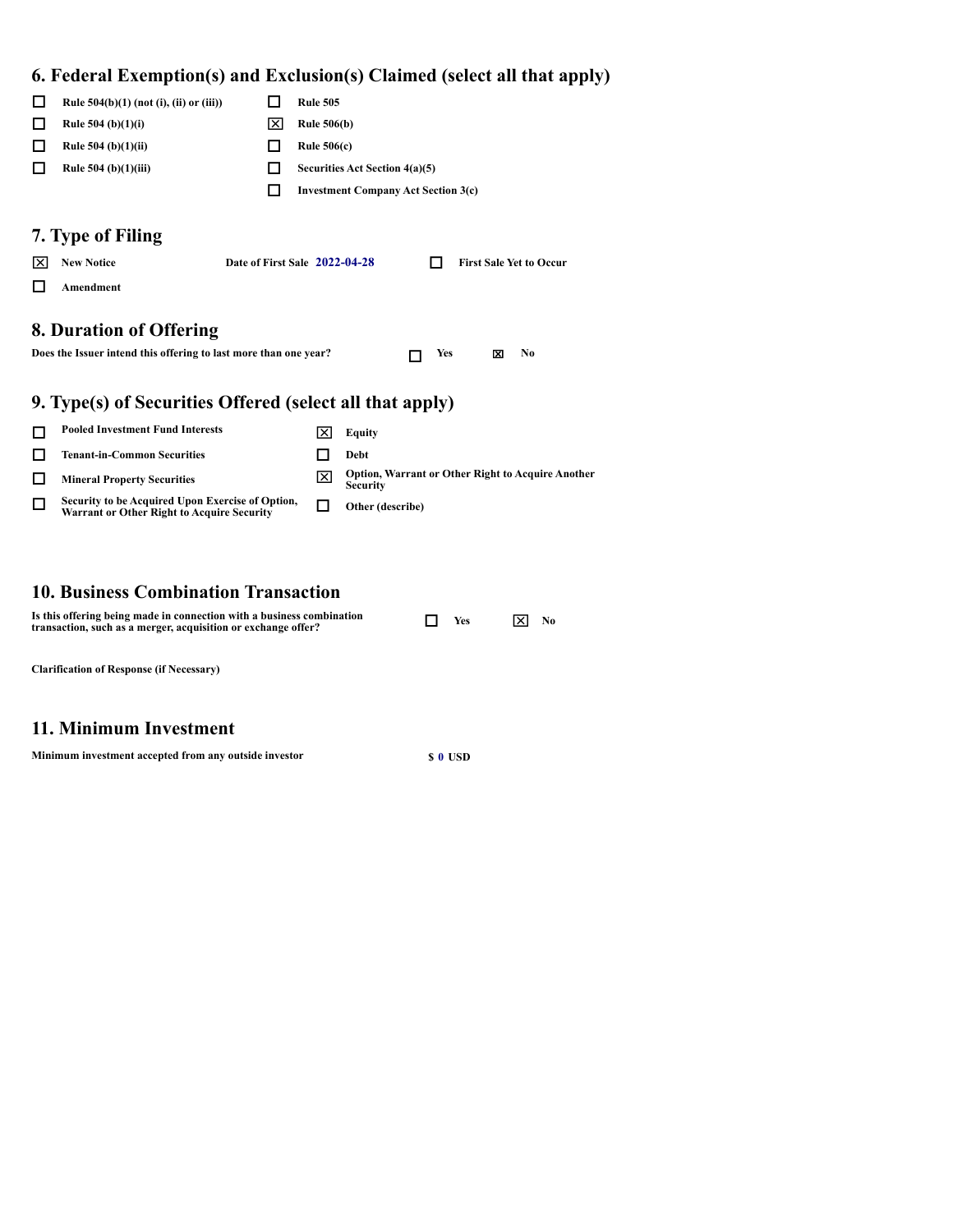# **12. Sales Compensation**

| Recipient                                                          |                   |                               |               | <b>Recipient CRD Number</b>       |                        | None |
|--------------------------------------------------------------------|-------------------|-------------------------------|---------------|-----------------------------------|------------------------|------|
| <b>Aegis Capital Corp.</b>                                         |                   |                               | 15007         |                                   |                        |      |
| (Associated) Broker or Dealer                                      | Ι×Ι               | None                          | <b>Number</b> | (Associated) Broker or Dealer CRD | l×l                    | None |
|                                                                    |                   |                               |               |                                   |                        |      |
| <b>Street Address 1</b>                                            |                   |                               |               | <b>Street Address 2</b>           |                        |      |
| <b>810 7TH AVE</b>                                                 |                   |                               |               | <b>18TH &amp; 22ND FLOOR</b>      |                        |      |
| <b>City</b>                                                        |                   | <b>State/Province/Country</b> |               |                                   | <b>ZIP/Postal Code</b> |      |
| <b>NEW YORK</b>                                                    |                   | <b>NEW YORK</b>               |               |                                   | 10019                  |      |
| <b>State(s) of Solicitation</b><br><b>NEW YORK</b><br><b>TEXAS</b> | <b>All States</b> |                               |               | Foreign/Non-US                    |                        |      |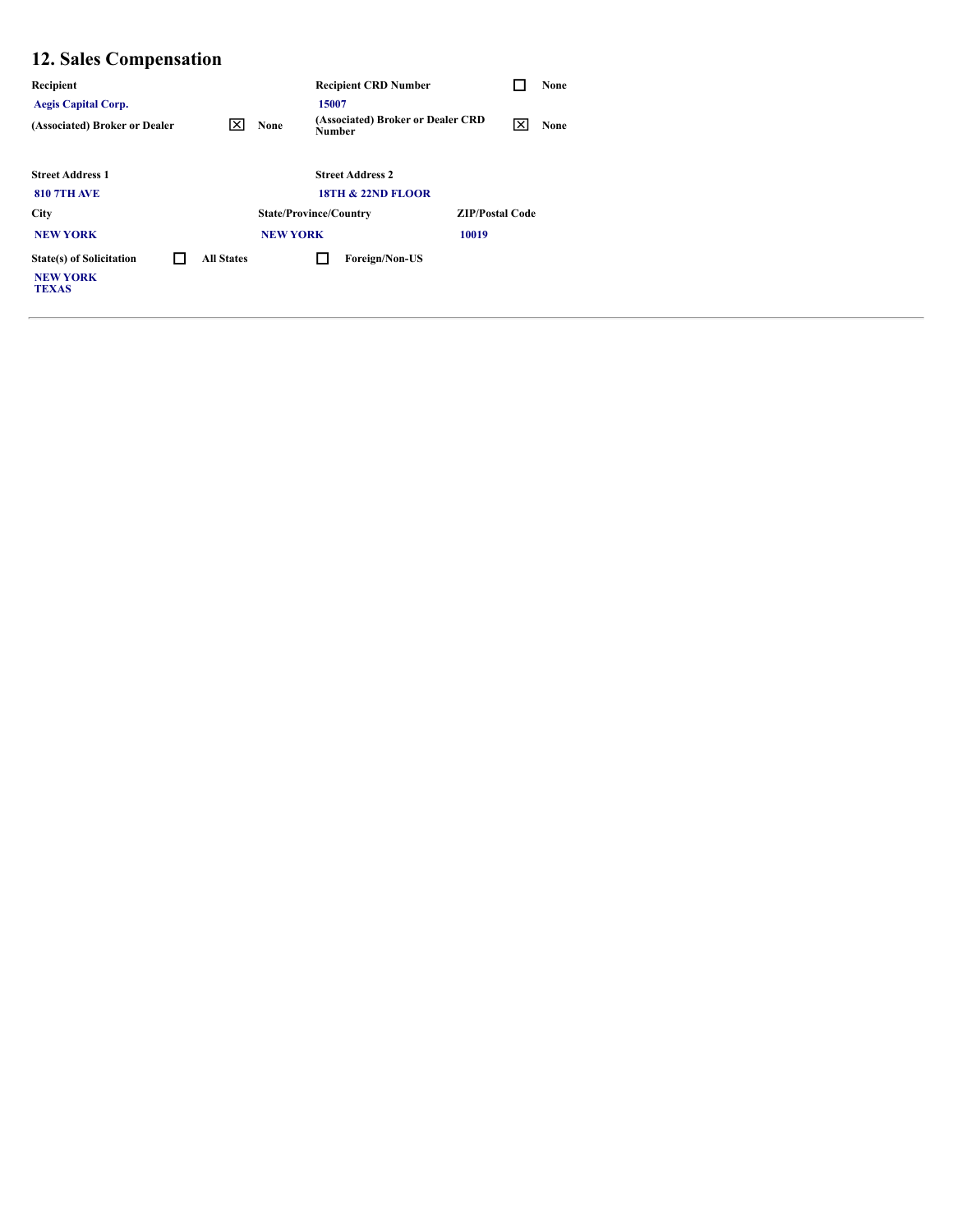#### **13. Offering and Sales Amounts**

| <b>Total Offering Amount</b>      | \$19997939 USD | Indefinite |
|-----------------------------------|----------------|------------|
| <b>Total Amount Sold</b>          | \$19997939 USD |            |
| <b>Total Remaining to be Sold</b> | s o usd        | Indefinite |

**Clarification of Response (if Necessary)**

#### **14. Investors**

Select if securities in the offering have been or may be sold to persons who do not qualify as **accredited investors, Number of such non-accredited investors who already have invested in the offering**

Regardless of whether securities in the offering have been or may be sold to persons who do not<br>qualify as accredited investors, enter the total number of investors who already have invested in<br>the offering: **8**

#### **15. Sales Commissions & Finders' Fees Expenses**

Provide separately the amounts of sales commissions and finders' fees expenses, if any. If the amount of an<br>expenditure is not known, provide an estimate and check the box next to the amount.

**Sales Commissions \$ <sup>1600000</sup> USD** o **Estimate Finders' Fees \$ <sup>0</sup> USD** o **Estimate**

**Clarification of Response (if Necessary)**

**Includes non-accountable expense allowance of 1% of gross proceeds.**

#### **16. Use of Proceeds**

Provide the amount of the gross proceeds of the offering that has been or is proposed to be used for payments to any of the persons required to be named as executive officers, directors or promoters in response to Item 3 above. If the **amount is unknown, provide an estimate and check the box next to the amount.**

**s 0 USD Estimate** 

**Clarification of Response (if Necessary)**